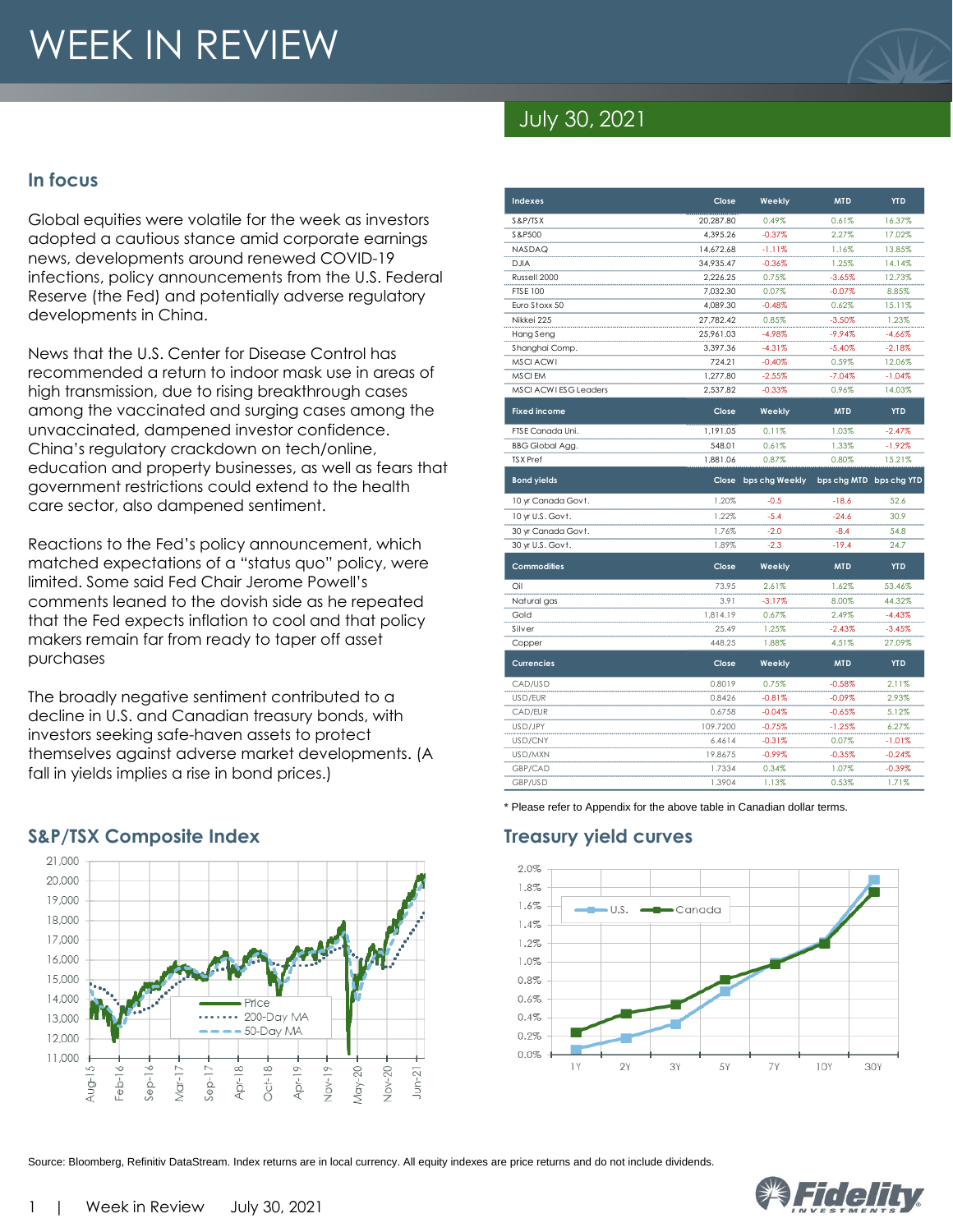| Economic indicators            | Period      | <b>Survey</b> | <b>Actual</b> | <b>Prior period</b> |
|--------------------------------|-------------|---------------|---------------|---------------------|
| Canada CPI YoY                 | June        | 3.20%         | 3.10%         | 3.60%               |
| Canada GDP MoM                 | May         | $-0.30\%$     | $-0.30\%$     | $-0.50\%$           |
| U.S. MBA mortgage applications | $23 - Jul$  |               | 5.70%         | $-4.00\%$           |
| U.S. initial jobless claims    | $24 - J$ ul | 385k          | 400k          | 424k                |
| U.S. new home sales            | June        | 796k          | 676k          | 724k                |
| U.S. durable goods orders      | June        | 2.20%         | 0.80%         | 3.20%               |

#### **Canada**

Robust materials sector performance, along with positive contributions from sectors such as consumer staples, consumer discretionary and industrials, lifted Canadian equities for the week. This contrasted with a large decline in the information technology sector and a modest decline in the communication services sector, which was in part a result of some weaker-thanexpected earnings for U.S. technology companies.

Among economic data, inflation in Canada eased from a decade high. The Bank of Canada maintained that the rise in inflation is largely transitory. Core inflation, which strips off highly volatile products from its calculation, remained at 2.2%.

#### **U.S.**

U.S. equities started the week plagued by worries about the delta variant of COVID-19, along with a sell-off in Chinese markets after China's latest regulatory crackdown on online businesses. Weakness in U.S. home sales and Dallas Fed manufacturing reports played into the view that growth in the U.S. could be peaking.

Earnings from heavyweight information technology sector names such as Facebook, Apple and Amazon, among others, fed into a sense of caution. Google rose on a better-than-expected earnings announcement, Microsoft edged lower on the day of its strong earnings announcement, and Apple declined after its guidance disappointed investors. In the energy sector, ExxonMobil and Chevron came under pressure on the day both exceeded earnings expectations.

Among consumer product leaders in the news, Procter & Gamble announced earnings and revenue ahead of expectations. Colgate-Palmolive's earnings guidance reflected pressure on margins from rising input prices. Caterpillar, the heavy equipment giant, reported

disappointing guidance amid uncertainty about market conditions and inflation.

Weakness in the consumer discretionary sector, as well as the information technology and communication services sectors, was the leading driver of U.S. equity market weakness. In contrast, the cyclically sensitive materials and energy sectors rose strongly.

In economic news, the advance estimate of secondquarter GDP showed the pace of expansion little changed, up to 6.5%, after 6.3% in the first quarter. Growth was driven by eager consumer spending. Personal consumption was up 11.8% and gave by far the largest lift to growth.

#### **Rest of the world**

European equities ended the week slightly lower due to weakness in Germany and France. Market developments in China following a regulatory crackdown on the domestic tech sector caused a spike in volatility that drove a global market sell-off. Stabilization followed as Beijing authorities attempted to soothe the markets, and strong European secondquarter earnings underpinned some of the risk sentiment. Supportive central bank policy, with dovish messaging from both the Fed and the European Central Bank, also buoyed markets. Macro fundamentals remained supportive, and positive COVID-19 developments in the U.K. offered hope for the rest of the region.

In China, Tencent, the online games and social media platform operator, declined after regulators rejected its acquisition of a streaming music business, among other ongoing measures that have battered its business. Meituan declined after regulators announced new requirements for its food delivery workers.

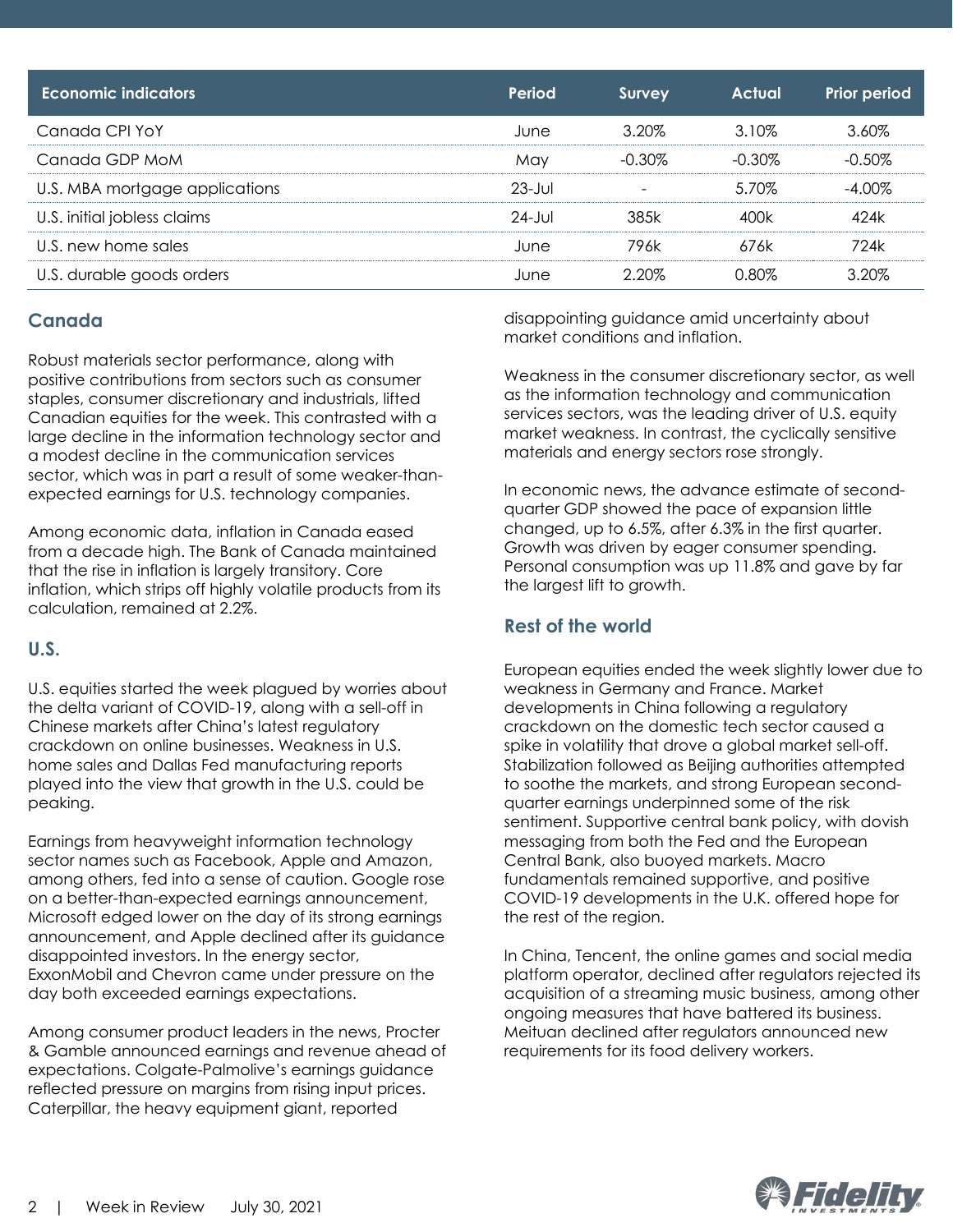#### **Looking ahead**

| <b>Economic indicators</b>      | Period   | Survey | <b>Prior period</b> |
|---------------------------------|----------|--------|---------------------|
| Canada Markit manufacturing PMI | July     |        | 56.50               |
| Canada unemployment rate        | July     | 7.40%  | 7.80%               |
| Canada building permits MoM     | June     | 6.30%  | $-14.80\%$          |
| U.S. initial jobless claims     | $Jul-21$ | 382k   | 400k                |
| U.S. ISM manufacturing          | July     | 60.9   | 60.6                |
| Markit U.S. manufacturing PMI   | July     | 63.1   | 63.1                |

#### **Central bank meetings**

| <b>Central banks</b>          | <b>Date</b> | <b>Probability of change</b> | <b>Current rate</b> |
|-------------------------------|-------------|------------------------------|---------------------|
| Bank of England               | $5-Auq-21$  | 0.7%                         | 0.10%               |
| Bank of Canada                | $8-Sep-21$  | 4.9%                         | 0.25%               |
| European Central Bank         | $9-Sep-21$  | $-0.7\%$                     | $0.00\%$            |
| Federal Open Market Committee | $22-Sep-21$ | $-5.9\%$                     | 0.25%               |
| Bank of Japan                 | $22-Sep-21$ | $-2.5\%$                     | $-0.10\%$           |

Source: Bloomberg. Probability of change implies the possibility of a central bank hiking interest rates during their upcoming meeting. A negative number in this case means chances of a rate cut rather than a hike.

#### **Spotlight**

#### **IMF World Economic Outlook**

In its latest update, the IMF World Economic Outlook has revised its growth expectations, marking up 2022 growth estimates for developed market economies and marking down estimates for emerging and developing market economies. The increase for developed economies is largely due to various fiscal and monetary policies, government support and successful vaccination programs. Emerging and developing economies, however, are struggling with weak financial conditions, rising inflation and other pandemic-related problems. IMF also expects inflation to be largely transitory in nature, but notes the need to remain vigilant.



Ficell

Source: IMF, World Economic Outlook Update, July 2021.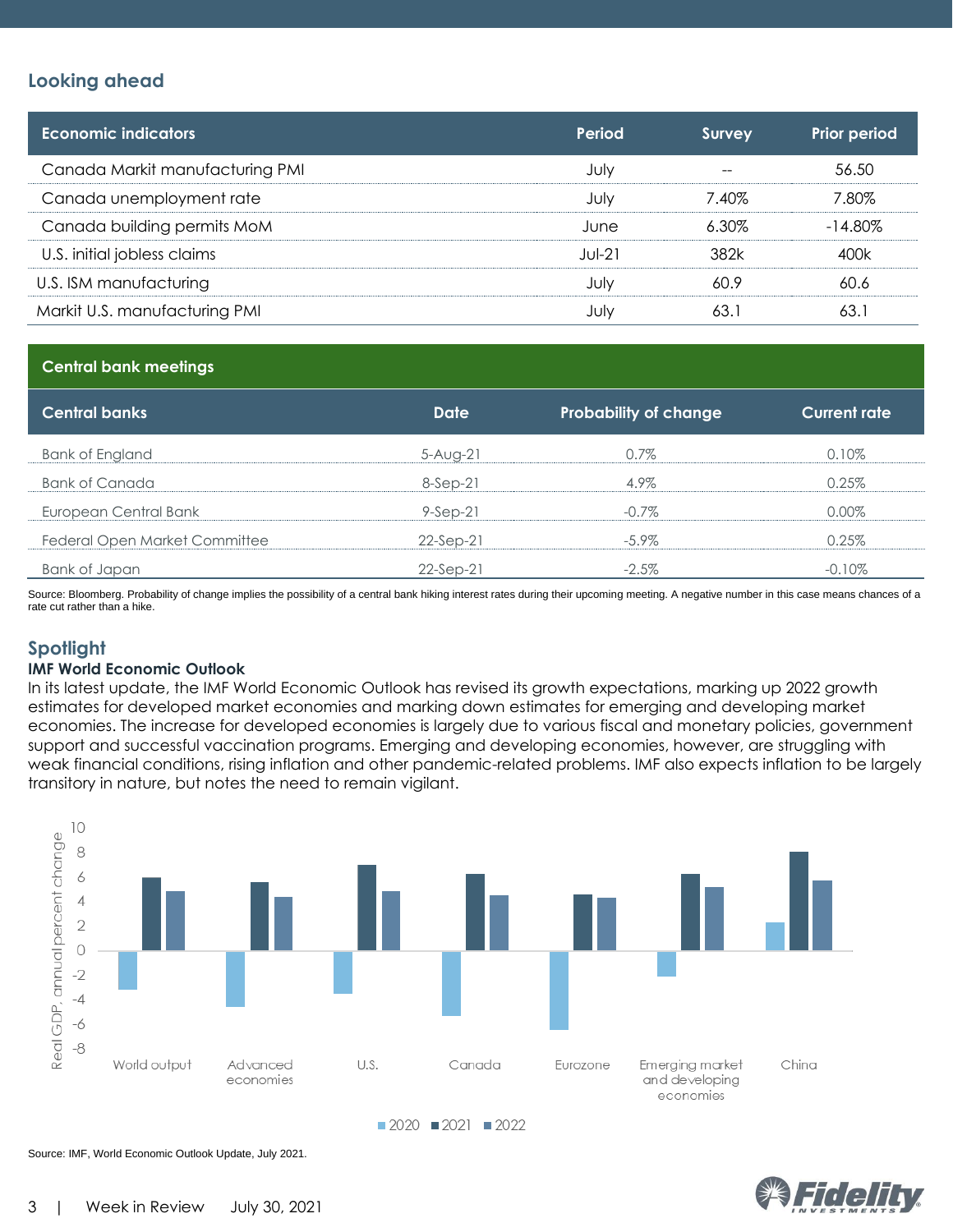### **Appendix**

|                              | Global markets (Returns in Canadian dollar terms) |                |             |             |
|------------------------------|---------------------------------------------------|----------------|-------------|-------------|
| <b>Indexes</b>               | Close                                             | Weekly         | <b>MTD</b>  | <b>YTD</b>  |
| S&P/TSX                      | 20,287.80                                         | 0.49%          | 0.61%       | 16.37%      |
| S&P 500                      | 4,395.26                                          | $-1.15%$       | 2.83%       | 14.33%      |
| NASDAQ                       | 14,672.68                                         | $-1.88%$       | 1.71%       | 11.23%      |
| <b>DJIA</b>                  | 34,935.47                                         | $-1.14%$       | 1.80%       | 11.52%      |
| Russell 2000                 | 2,226.25                                          | $-0.03%$       | $-3.13%$    | 10.14%      |
| <b>FTSE 100</b>              | 7,032.30                                          | 0.30%          | 1.19%       | 8.28%       |
| Euro Stoxx 50                | 4,089.30                                          | $-0.49%$       | 1.24%       | 9.10%       |
| Nikkei 225                   | 27,782.42                                         | 0.64%          | $-1.85%$    | $-6.99\%$   |
| Hang Seng                    | 25,961.03                                         | $-5.76%$       | $-9.53%$    | $-7.08%$    |
| Shanghai Comp.               | 3,397.36                                          | $-4.76%$       | $-4.95%$    | $-3.45%$    |
| <b>MSCI ACWI</b>             | 724.21                                            | $-1.18%$       | 1.13%       | 9.49%       |
| MSCI EM                      | 1,277.80                                          | $-3.31%$       | $-6.54%$    | $-3.31%$    |
| <b>MSCI ACWI ESG Leaders</b> | 2,537.82                                          | $-1.10%$       | 1.50%       | 11.41%      |
| <b>Fixed income</b>          | Close                                             | Weekly         | <b>MTD</b>  | <b>YTD</b>  |
| FTSE Canada Uni.             | 1,191.05                                          | 0.11%          | 1.03%       | $-2.47%$    |
| <b>BBG Global Agg.</b>       | 548.01                                            | $-0.14%$       | 1.92%       | $-3.95%$    |
| <b>TSX Pref</b>              | 1,881.06                                          | 0.87%          | 0.80%       | 15.21%      |
| <b>Bond yields</b>           | Close                                             | bps chg Weekly | bps chg MTD | bps chg YTD |
| 10 yr Canada Govt.           | 1.20%                                             | $-0.5$         | $-18.6$     | 52.6        |
| 10 yr U.S. Govt.             | 1.22%                                             | $-5.4$         | $-24.6$     | 30.9        |
| 30 yr Canada Govt.           | 1.76%                                             | $-2.0$         | $-8.4$      | 54.8        |
| 30 yr U.S. Govt.             | 1.89%                                             | $-2.3$         | $-19.4$     | 24.7        |
| <b>Commodities</b>           | Close                                             | Weekly         | <b>MTD</b>  | <b>YTD</b>  |
| Oil                          | 92.22                                             | 1.84%          | 2.22%       | 50.28%      |
| Natural gas                  | 4.88                                              | $-3.89%$       | 8.64%       | 41.33%      |
| Gold                         | 2,262.04                                          | $-0.09%$       | 3.06%       | $-6.38\%$   |
| Silver                       | 31.78                                             | 0.48%          | $-1.90%$    | $-5.47%$    |
| Copper                       | 558.98                                            | 1.11%          | 5.12%       | 24.46%      |
| <b>Currencies</b>            | Close                                             | Weekly         | <b>MTD</b>  | <b>YTD</b>  |
| CAD/USD                      | 0.8019                                            | 0.75%          | $-0.58%$    | 2.11%       |
| USD/EUR                      | 0.8426                                            | $-0.81%$       | $-0.09\%$   | 2.93%       |
| CAD/EUR                      | 0.6758                                            | $-0.04%$       | $-0.65%$    | 5.12%       |
| USD/JPY                      | 109.7200                                          | $-0.75%$       | $-1.25%$    | 6.27%       |
| USD/CNY                      | 6.4614                                            | $-0.31%$       | 0.07%       | $-1.01%$    |
| USD/MXN                      | 19.8675                                           | $-0.99%$       | $-0.35%$    | $-0.24%$    |
| GBP/CAD                      | 1.7334                                            | 0.34%          | 1.07%       | $-0.39%$    |
| GBP/USD                      | 1.3904                                            | 1.13%          | 0.53%       | 1.71%       |

Source: Bloomberg, Refinitiv DataStream.

All equity indexes returns are price returns and do not include dividends.